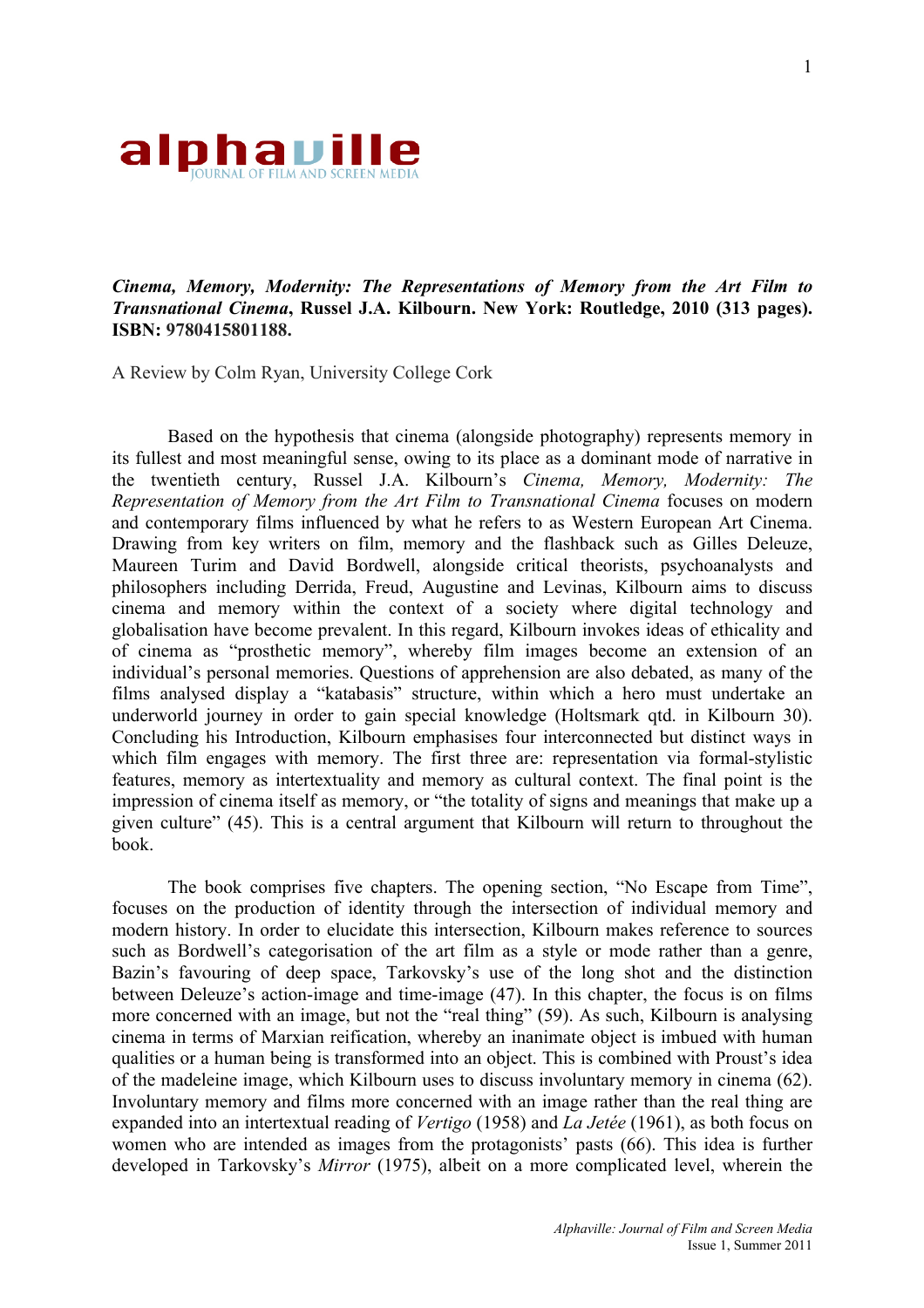same actress (Margarita Terekhova) plays both the protagonist's wife in the present and his mother in the past scenes. This chapter ends with a discussion of Wim Wenders's *Wings of Desire* (1987). Once again, Kilbourn invokes the idea of characters with an interest in the image of something, rather than the thing itself, as the angels in this film observe the action in Berlin but cannot interact with it (87). "What is memory for us, today?", the question that concludes this part of the book, leads the reader nicely to the following chapter (94).

In "The 'Crisis' of Memory", Kilbourn focuses on cinema from the past two decades, emphasising key sequences where protagonists experience a memory (96). Once again, Kilbourn divides the films analysed on the basis of their differences in form and style, but also notes certain crossover elements. In particular, he singles out the *Bourne* trilogy (2002, 2004, 2007) and its use of what David Bordwell considers "intensified continuity style", which employs rapid editing, close framings in dialogue scenes, free ranging camera movement and bipolar extremes of lens focal length—something that can also be found in *The City of God* (2002). This chapter allows for some of Kilbourn's more perceptive insights into certain films, when considered under the rubric of memory. In his discussion of *Europa*  (1991) he notes that Von Trier's film is not only made too late to share the neorealist setting found in *Orpheus* (1950), but does not use archival footage like *Wings of Desire*. Its intertextual references to a film such as Rosselini's *Germany Year Zero* (1948), however, represent a postmodern cinema of nostalgia or a "cinematic collective memory" founded on the Brechtian distanciation effect rather than on realism (108). On the other hand, he views Wong Kar Wai's *2046* (2004), with its discontinuity editing and the yearning for nostalgia of its 1960s setting, as an allegory for the "trauma of living in the present moment" (123). Yet, it is in his rich analysis of Michel Gondry's *Eternal Sunshine of the Spotless Mind* (2004) that Kilbourn reveals his most astute and in-depth knowledge of trauma and memory. Viewing the flashback scenes wherein the character of Joel (Jim Carrey) is transported to his childhood (in a similar visual manner to the flashback scenes in *Wild Strawberries*, 1957), he notes that certain memories only become traumatic in their repetition, as the adult Joel re-experiences a scene from his childhood as "traumatic for the first time" (134). For Kilbourn, many of these films focus on the distortion of nostalgia by characters attempting to re-experience or represent the past.

 "Global Memory" looks at the idea of cinema as *lingua franca* or how cinema functions as a commodity and recycles images in order to resonate with audiences from different cultural backgrounds. This chapter continues with a discussion of *Blade Runner* (1982), which Kilbourn describes as "a landmark film in its deeply intertextual investigation of modern memory's crisis of authenticity" (146). This is achieved by the film's view of the future through the past, utilising analogue equipment such as the Esper machine, which is similar to the single reflex camera (149). Although Kilbourn does employ some of Landsberg's theory of "prosthetic memory", he does not fully embrace it. While Landsberg feels that technology empowers the individual, Kilbourn argues that such an empowerment would have to "entail a mode of technical mediation beyond the capacities of conventional cinema" that acknowledges that the full spectrum of human psycho-emotional experience is determined primarily through the visual senses (159). A highly detailed discussion of contemporary consumer culture and commodity fetishism leads to an analysis of Gore Verbinski's *The Ring* (2002)*,* a remake of a Japanese film from 1998. This is perhaps the section in the book where the emphasis shifts most pertinently from theories of memory to those of modernity. Displaying his knowledge of theories of the commodity fetish (citing Marx and Freud alongside the influential discussion by Laura Mulvey), Kilbourn relates them to the film's use of Samara's videotape, and how this is seen as a perverse anti-commodity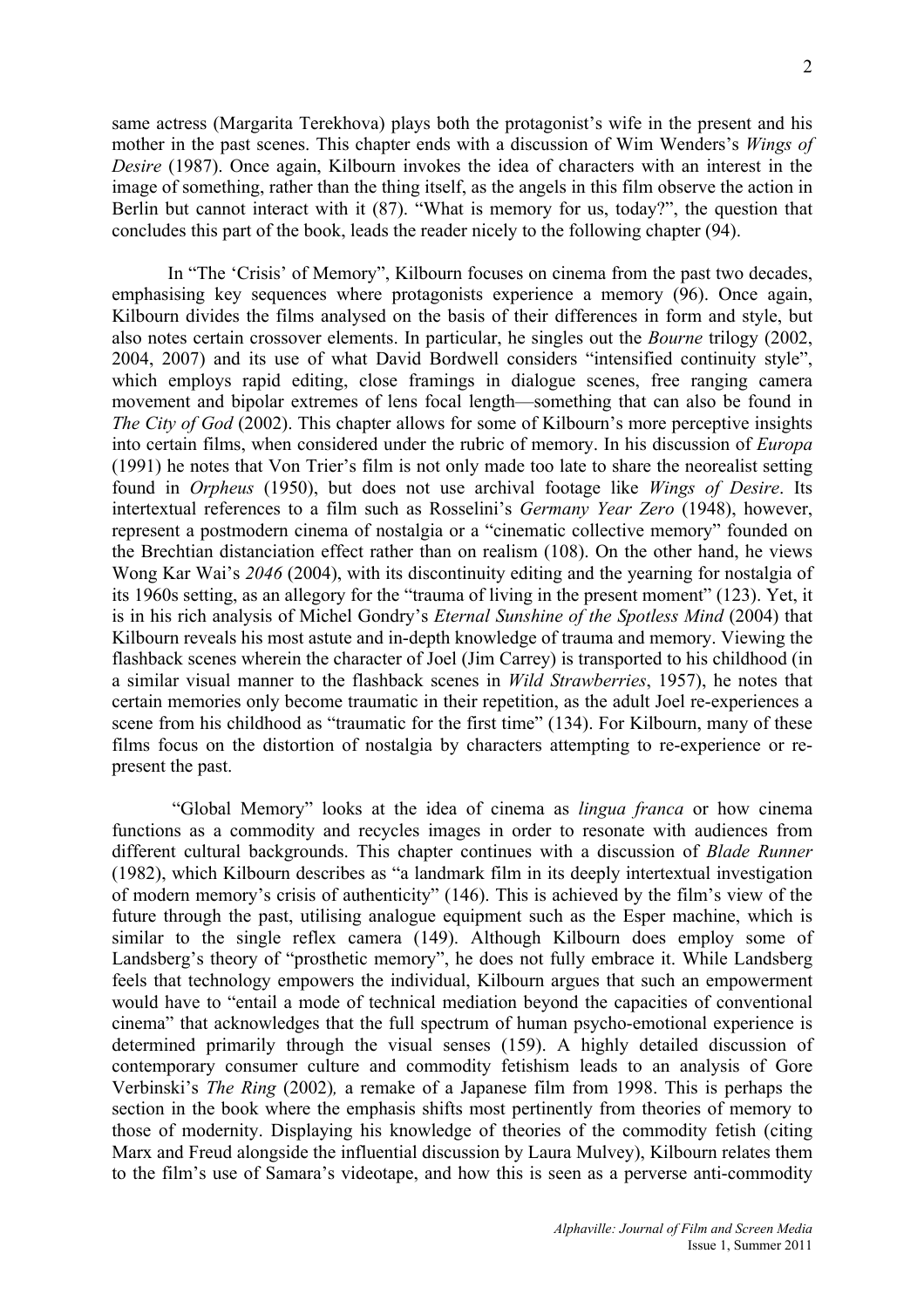fetish object (166-169). Since the tape itself has no origin, it becomes a special example of Baudrillard's *simulacrum* (176).

Chapter Four, "The Eye of History", focuses on surveillance and ethicality in contemporary film, using the examples of *After Life* (1998), *Lost Highway* (1997), and *Caché*  (2005). Kilbourn analyses ethical issues through a "tripartite eschatological structure" representing Heaven (*After Life*), Hell (*Lost Highway*) and Purgatory (*Caché*) (180). He asserts that these belong to a specific group of films "that do not simply *represent* memory but even more significantly employ memory *as* the basis of a cinematic aesthetic" (183). In each film, the use of digital video and its ability to shoot a lot more footage at a low cost points to a self-reflexive critique of filmmaking as a form (187). By maintaining throughout a focus on these three films, Kilbourn's writing remains productive and engaging. While all three films are radically different, Kilbourn finds that *Lost Highway* and *After Life* converge at the same point: death. As he argues, in *Lost Highway* it is death that is life, while in *After Life* the opposite is the case (200). In the conclusion, he offers a pessimistic view of *Caché*, where he sees an escape from time as "more dangerous than ever", as there is no relief from individual or historical memory in relation to the character of Georges (Daniel Auteuil) (203). Yet, if there is any "redemption" at all, then it will come through memory—a principle that is denied in *Lost Highway* but reaffirmed in *After Life* (203). As such, the three films represent a "globalised" view of memory, leading to the discussion of a successful transnational film in the final chapter.

"'Prosthetic Memory' and Transnational Cinema" takes a look at the Brazilian film *City of God*, which Kilbourn views as a "transnational memory-film" representing the rethinking of memory (204-205). Kilbourn asserts that *City of God* functions as "film as memory" in two ways: firstly, it uses the specific codes and vocabulary of flashback (216); secondly, this is achieved through intertextuality, whereby a team of hoodlums holds up an oil truck, in a scene reminiscent of the American television show *Charlie's Angels* (218). Kilbourn notes that for many people in the developing world, cinema still represents "the primary locus of encounter with those transnational identities desired by many but truly possessed by none" (221). This chapter is informative, and Kilbourn's argument of *City of God* as a transnational memory-film represented through the gaze of the photographic camera is lucid and well structured. It also represents a strong case for film that can communicate globally, thus reinforcing the idea of film as *lingua franca*.

Kilbourn ends the book with a coda entitled "Remembering to Forget", where he expresses his views that memory today has become harder to define through cinema. He writes: "In the twenty-first century, cinema's role vis-à-vis memory continues to provide us with the means to remember, even as the commodified content of much popular cinema militates against this very process" (227). Throughout the book, he seeks to define cinema's ability to represent memory, but also the development of memory parallel to changes in modernity. For Kilbourn, the representation of memory in cinema will continue to exist outside of the mainstream, allowing for "alternative modalities of memory" (229).

*Cinema, Memory Modernity: The Representation of Memory from the Art Film to Transnational Cinema* is a detailed, insightful and, at times, brilliantly perceptive view of this difficult and expansive subject. Kilbourn's choices are certainly representative of memory in post-World War II cinema; however, the lack of films by female filmmakers is noticeable—a film such as Claire Denis's *Beau Travail* (1999), among many others, would have been a very worthy addition. His endorsement of Bordwell's theories of narrative and art cinema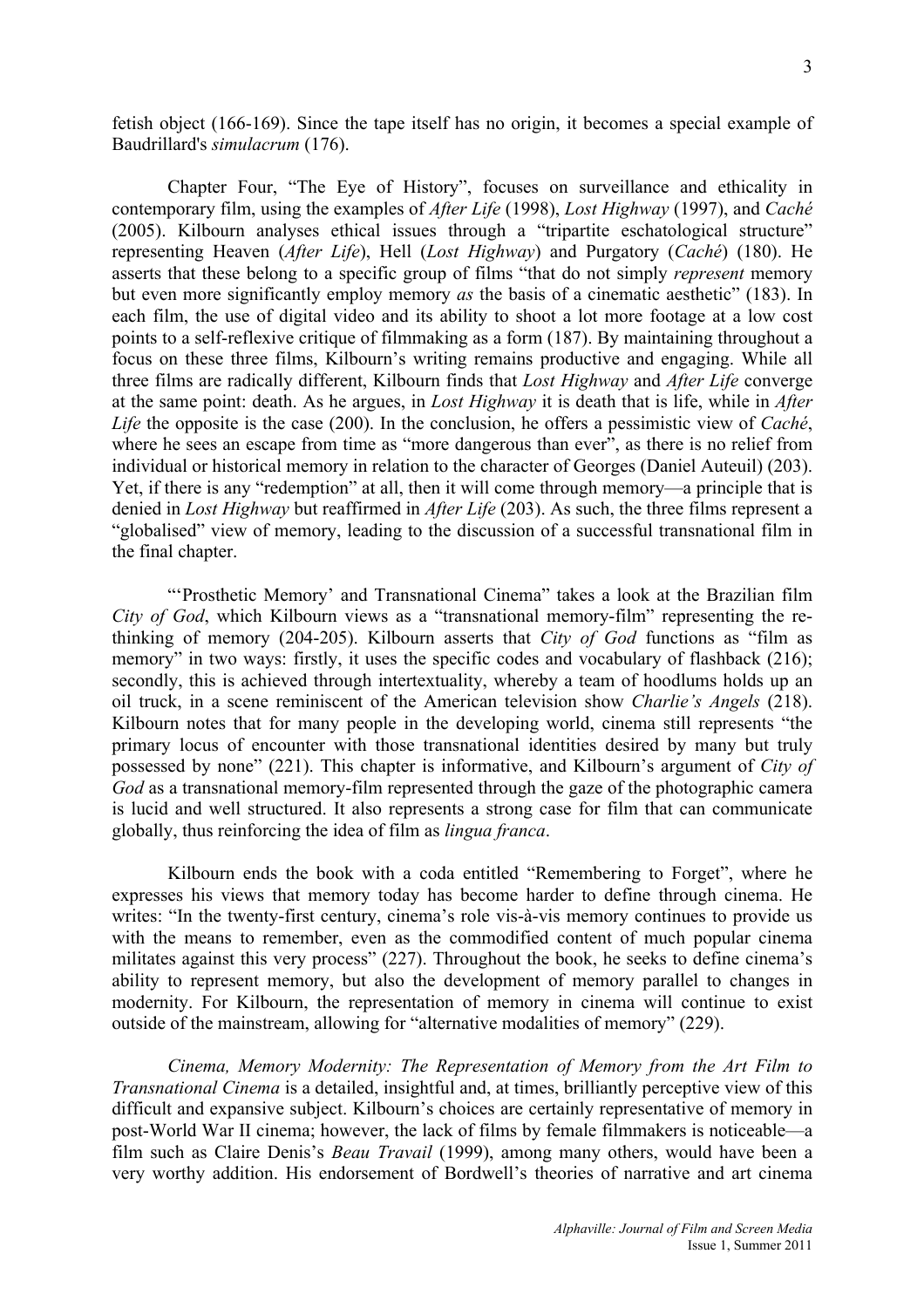style could have been reinforced by an engagement with contrasting theories, especially those concerning the term "art cinema". Nevertheless, Kilbourn's analysis of memory in the cinema, an ongoing theoretical debate often full of incompatibilities and abstractions, is lucidly argued in relation to the ideas of the theorists with whom he either agrees or disagrees. This book provides an engaging read for those who are interested in this aspect of cinema, but will also appeal to scholars of modernity and philosophy at the same time.

## **Works Cited**

- *2046*. Dir. Wong Kar-Wai. Perf. Tony Leung Chiu Wai, Ziyi Zhang, Faye Wong, Gong Li and Maggie Cheung. Arte, 2004. DVD. Sony Home Entertainment, 2005.
- *After Life*. Dir. Horazaku Kore-eda. Perf. Arata, Erik Oda. Engine Film, 1998. DVD. New Yorker Video, 1998.
- *Blade Runner*. Dir. Ridley Scott. Perf. Harrison Ford, Rutger Hauer. The Ladd Company, 1982. DVD. Warner Home Video, 2006.
- *Caché*. Dir. Michael Haneke. Perf. Daniel Auteil, Juliette Binoche. Les Films du Losange, 2005. DVD. Sony Pictures Home Entertainment, 2006.
- *City of God*. Dir. Fernando Meirelles and Kátia Lund. Perf. Alexandre Rodrigues, Leandro Firmino. O2 Filmes, 2002. DVD. Alliance (Universal) 2004.
- *Eternal Sunshine of the Spotless Mind*. Dir. Michel Gondry. Perf. Jim Carrey, Kate Winslet. Focus Features, 2004. DVD. Universal Home Video, 2004.
- *Europa*. Dir. Lars Von Trier. Perf. Jean-Marc Barr, Barbara Sukowa. Det Danske Filminstitut, 1991. DVD. Criterion Collection, 2008.
- *Germany Year Zero*. Dir. Roberto Rossellini. Perf. Edmund Moeschke, Ernst Pittschau. G.D.B. Film, 1948. DVD. Ennelle Products, 2010.
- Holstmark, Erling B. . "The *Katabasis* Theme in Modern Cinema". *Classical Myth and Culture in the Cinema*. Ed. Martin M. Winkler. New York: Oxford UP, 2001. Print.
- *La Jetée*. Dir. Chris Marker. Perf. Davos Hanich, Hélène Chatelain. Argos Films, 1962. DVD. Warner House Video, 2000.
- Landsberg, Alison. *Prosthetic Memory: The Transformation of American Remembrance in the Age of Mass Culture*. New York: Columbia UP, 2004. Print.
- *Lost Highway*. Dir. David Lynch. Perf. Bill Pullman, Patricia Arquette. October Films, 1996. DVD. Seville Pictures, 2003.